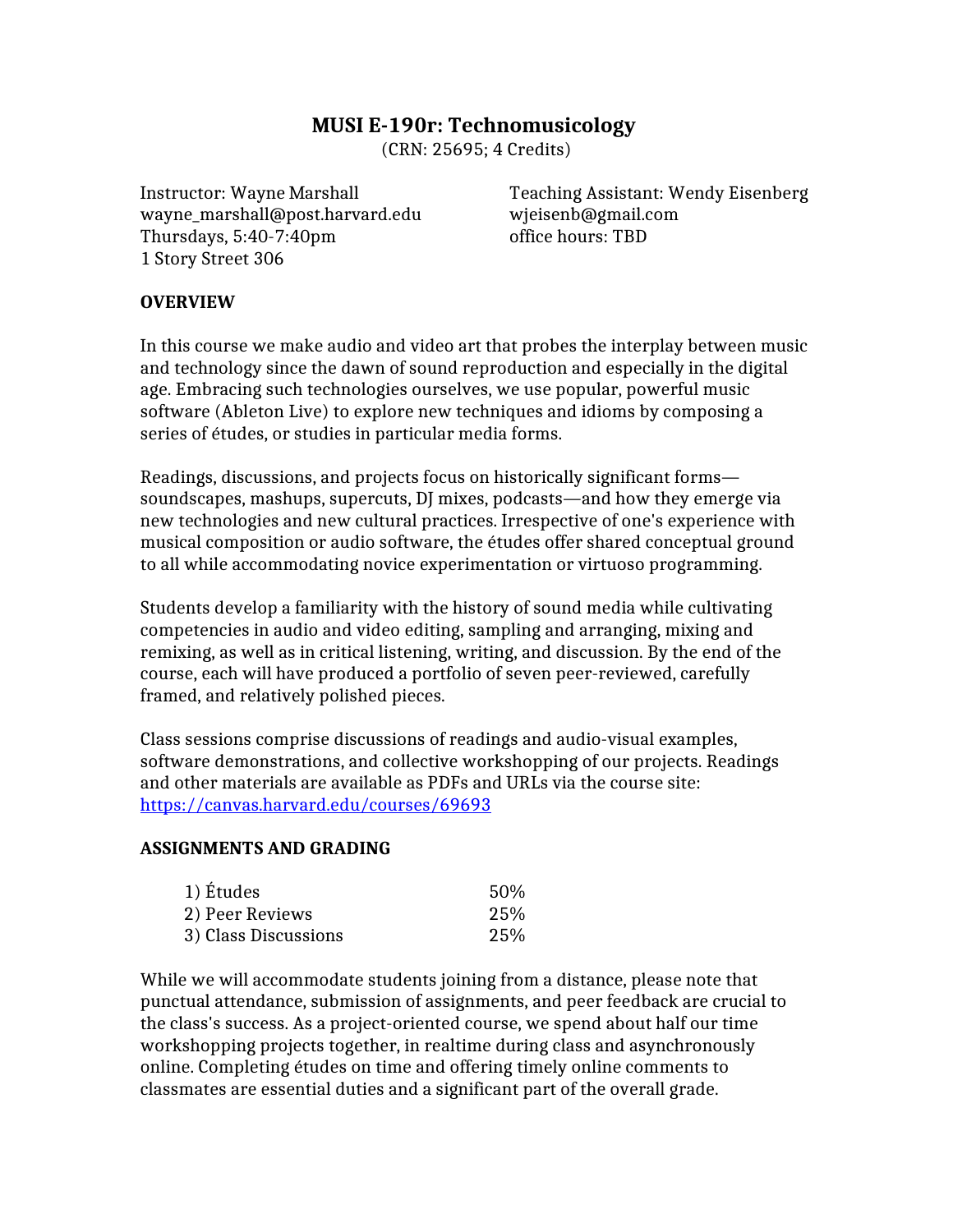We use online forums to engage in ongoing, open discussion of pertinent materials as well as focused, weekly discussions of the readings for each module. Reading these texts in advance of class will enhance our discussions. Responses to weekly prompts about the readings are due prior to the first meeting of each of the 7 units of the course (i.e., during the introductory, theory-centered week of each unit; not the practical, hands-on week). Posts to the general forum are welcome any time, and I encourage students to develop our community conversation, including commenting on or liking peers' posts. (Please keep the discourse positive and polite.)

Students will post their draft études for each unit during the following week, and classmates will be required to offer constructive criticism before class. Études should be between 1-3 minutes long, and will be due, along with a brief but rigorous "artist statement" (150-300 words) by midnight on Tuesday of the week we are discussing them. Final submissions are due the following Tuesday by midnight. Études will be graded according to a rubric that places emphasis on conceptualization, contextualization, and execution. Being as clear as possible about your process – thought process, research process, audio processing (and arrangement, etc.) – and how it relates to your production will ensure that you are rewarded for your efforts.

Each étude will be assessed according to the following criteria:

- 1) Thoughtfulness, and demonstrated research, in selection of subject, site, and/or materials
- 2) Contextualization: i.e., attention to history and other contexts / pertinence to class concepts / relation to other works
- 3) Formal execution / attention to detail
- 4) Meets requirements, or justifies departures

After the submission deadline, each student who submits an étude will be assigned to review 2 peers' projects before we meet in class. Reviews can be brief but should be constructive and concrete, offering not only encouragement but specific reference to your peer's realization of their concept and suggestions for bringing it into greater audibility. Please make time in your mid-week schedules for completing the peer reviews. 25% of your overall grade will be assessed based on the quality and timeliness of these reviews.

Students taking the class for graduate credit are expected to engage at an appropriately advanced level, including more formal requirements with regard to written assignments: reading responses and artist statements should be carefully composed and between 200-300 words. Graduate-credit students will also submit an expanded final artist statement (500 words) in the last week of class, reflecting on their portfolio from the term and how the course might inform future work.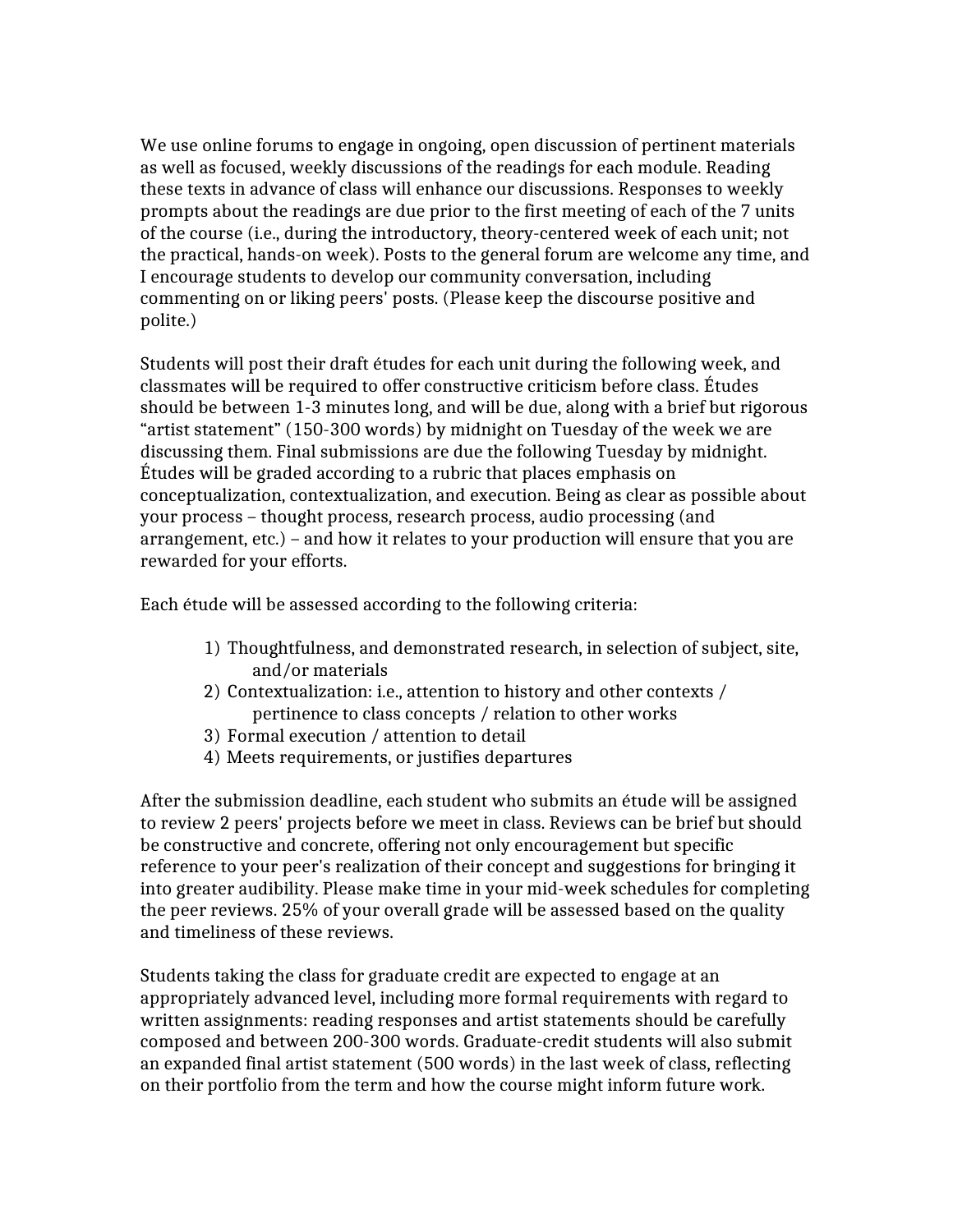## **ACCESSIBILITY**

The Extension School is committed to providing an accessible academic community. The Accessibility Office offers a variety of accommodations and services to students with documented disabilities. Please visit www.extension.harvard.edu/resourcespolicies/resources/disability-services-accessibility for more information.

## **ACADEMIC INTEGRITY**

You are responsible for understanding Harvard Extension School policies on academic integrity (www.extension.harvard.edu/resources-policies/studentconduct/academic-integrity) and how to use sources responsibly. Not knowing the rules, misunderstanding the rules, running out of time, submitting the wrong draft, or being overwhelmed with multiple demands are not acceptable excuses. There are no excuses for failure to uphold academic integrity. To support your learning about academic citation rules, please visit the Harvard Extension School Tips to Avoid Plagiarism (www.extension.harvard.edu/resources-policies/resources/tips-avoidplagiarism), where you'll find links to the Harvard Guide to Using Sources and two free online 15-minute tutorials to test your knowledge of academic citation policy. The tutorials are anonymous open-learning tools.

#### **SCHEDULE**

| Week $1/$<br><b>January 30</b> | <b>Introduction to Technomusicology</b>                                                                                                                                                               |  |
|--------------------------------|-------------------------------------------------------------------------------------------------------------------------------------------------------------------------------------------------------|--|
|                                | Gould, Glenn. "The Prospects of Recording." In Audio Culture,<br>ed. Christoph Cox and Daniel Warner, 115-26. New York<br>and London: Continuum, 2004.                                                |  |
|                                | Wald, Elijah. "Amateurs and Executants." In How the Beatles<br>Destroyed Rock 'n' Roll: An Alternative History of<br>American Popular Music, 13-24 (esp 13-17). New York:<br>Oxford, 2009.            |  |
|                                | <i>Assignment:</i> Come prepared to discuss the readings in class,<br>and post a response to our opening discussion forum<br>prompt. Please post an introduction on the appropriate<br>forum as well. |  |
| Week $2/$<br><b>February 6</b> | UNIT 1: Soundscapes: Theories $\mathcal{B}$ Approaches                                                                                                                                                |  |
|                                | Schafer, R. Murray. "The Music of the Environment." In Audio<br>Culture, ed. Christoph Cox and Daniel Warner, 29-39.<br>New York and London: Continuum, 2004.                                         |  |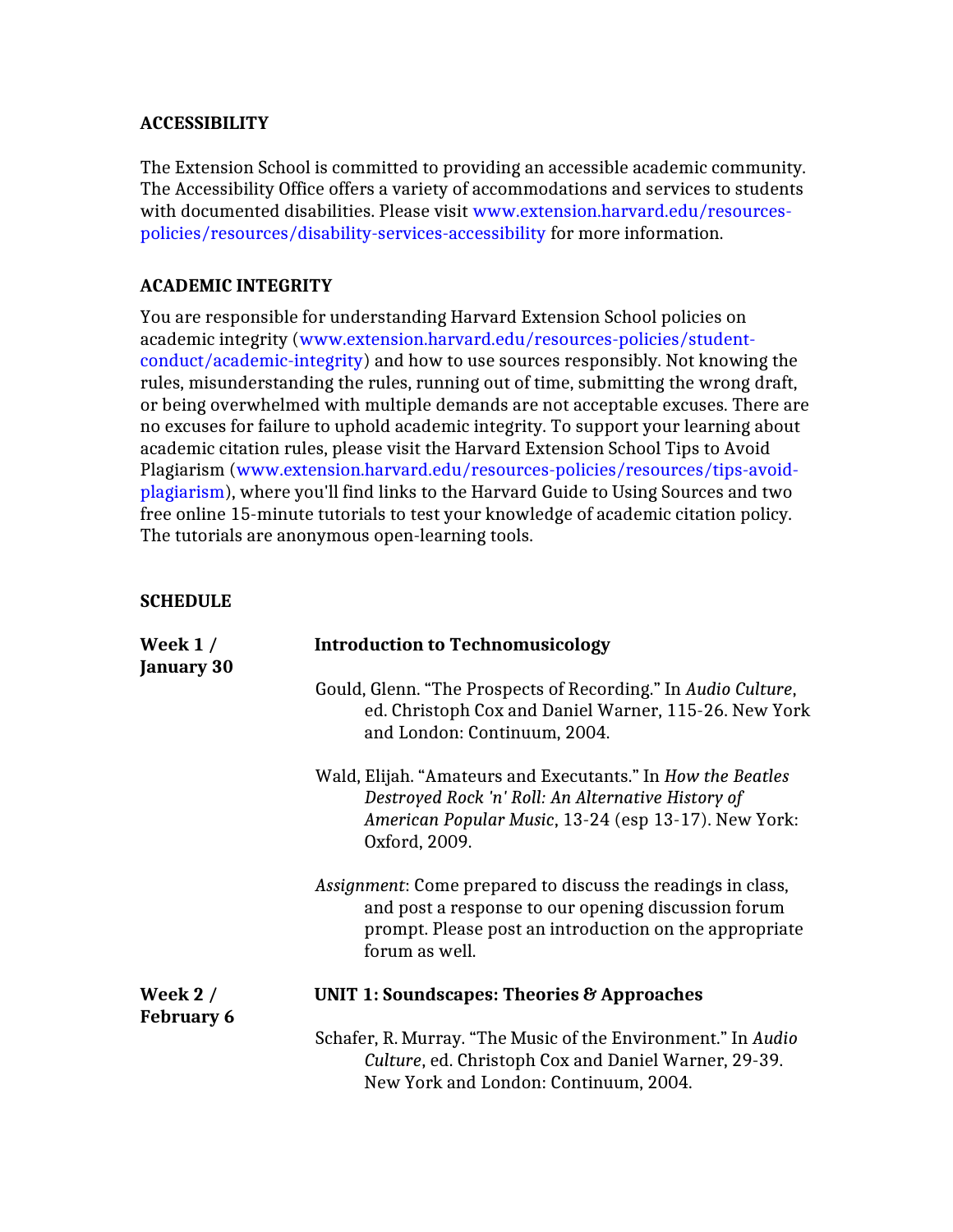|                                      | Marshall, Wayne. "Love That Muddy Ether: Pirate<br>Multiculturalism and Boston's Secret Soundscape."<br>Cluster Mag. December 2011.                                                                                                                                                                                                                                                              |
|--------------------------------------|--------------------------------------------------------------------------------------------------------------------------------------------------------------------------------------------------------------------------------------------------------------------------------------------------------------------------------------------------------------------------------------------------|
|                                      | Assignment: Post a response to this Unit's discussion forum<br>prompt before we meet in class.                                                                                                                                                                                                                                                                                                   |
| Week $3/$<br><b>February 13</b>      | <b>UNIT 1: Making &amp; Workshopping Soundscapes</b>                                                                                                                                                                                                                                                                                                                                             |
|                                      | <i>Étude #1</i> : Compose a soundscape collage from your own local<br>recordings. Include description of subject, methods, and<br>"poetics" or aesthetic choices. (draft due: 11:59pm, Feb<br>11 by midnight; final submission due: 11:59pm, Feb 18<br>by midnight)                                                                                                                              |
|                                      | Requirements: No non-diegetic sound (i.e., you may only use<br>your own sound recordings); your soundscapes can<br>include music, but only if captured in ambient context.<br>Even with "realist" approaches, we expect a fair amount<br>of editing, manipulation, and arrangement of your audio.                                                                                                |
| Week $4/$<br><b>February 20</b>      | <b>UNIT 2: Ethics and Aesthetics of Digital Sampling</b>                                                                                                                                                                                                                                                                                                                                         |
|                                      | Schloss, Joseph G. "Elements of Style: Aesthetics of Hip-hop<br>Composition." In Making Beats: The Art of Sample-Based<br>Hip-hop, 135-168. Middleton, CT: Wesleyan University<br>Press, 2004.                                                                                                                                                                                                   |
|                                      | Katz, Mark. "Music in 1s and 0s." In Capturing Sound: How<br>Technology Has Changed Music, 137-57. Berkeley:<br>University of California Press, 2004.                                                                                                                                                                                                                                            |
|                                      | Assignment: Post a response to this Unit's discussion forum<br>prompt before we meet in class.                                                                                                                                                                                                                                                                                                   |
| <b>Week 5/</b><br><b>February 27</b> | <b>UNIT 2: Making and Workshopping Sample-Based Beats</b>                                                                                                                                                                                                                                                                                                                                        |
|                                      | <i>Étude #2</i> : Compose a sample-based beat using a classic<br>breakbeat and one additional recording of your choice,<br>carefully and purposefully selected. Explain why you<br>have selected the additional track and how your choice<br>relates to debates about the ethics of sampling. (draft<br>due: Tuesday, Feb 25 by midnight; final submission due:<br>Tuesday, March 3 by midnight) |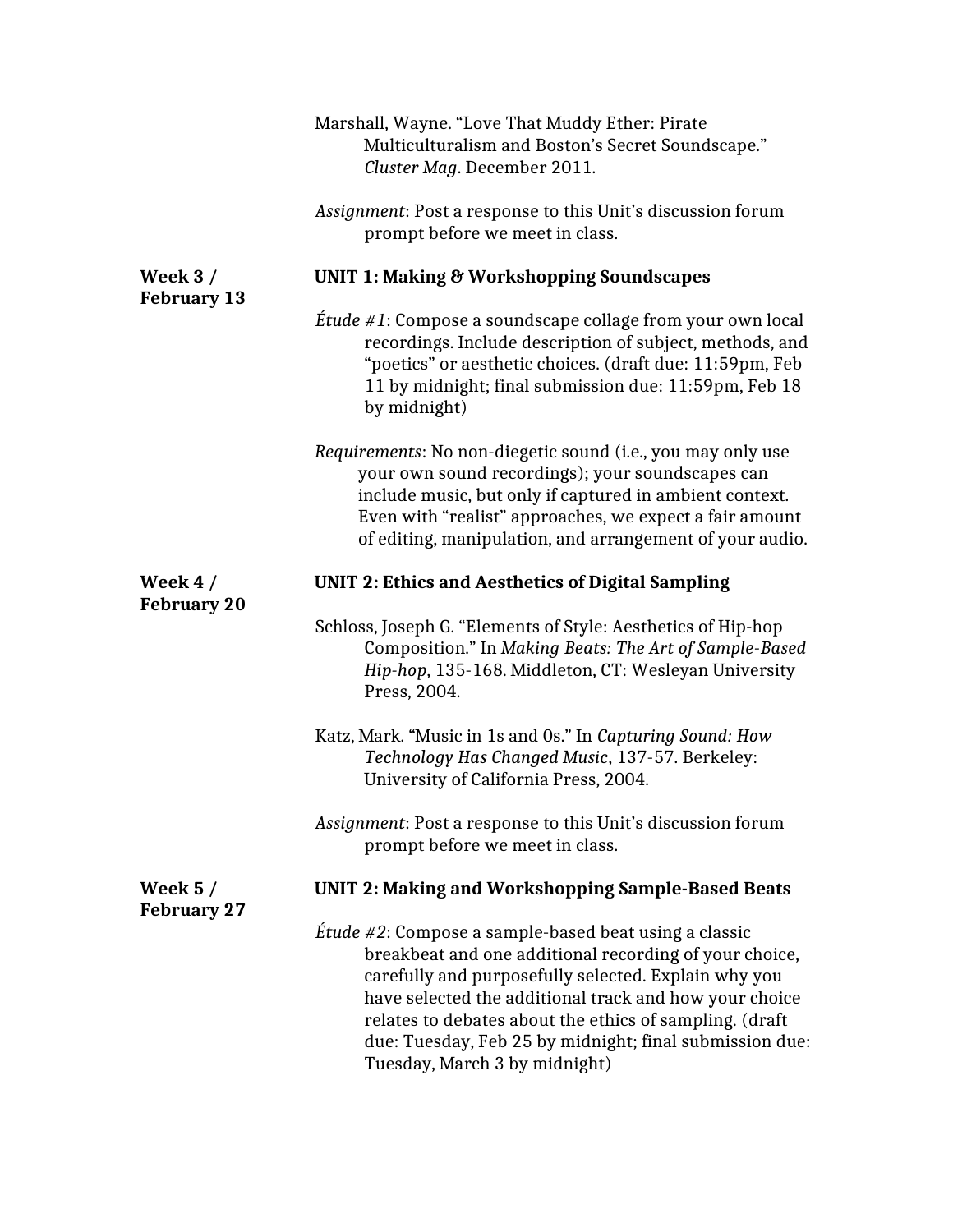|                                 | Requirements: All samples must be less than one second long,<br>and you may only sample from the provided breakbeat<br>and ONE additional recording (from which you may use<br>as many <1 second samples as you like). While you are<br>welcome to compose in any style or genre, we expect<br>more than a simple loop or two: in other words, aim for<br>a multi-measure structure of some sort. |
|---------------------------------|---------------------------------------------------------------------------------------------------------------------------------------------------------------------------------------------------------------------------------------------------------------------------------------------------------------------------------------------------------------------------------------------------|
| Week $6/$<br>March <sub>5</sub> | <b>UNIT 3: Mashup Poetics</b>                                                                                                                                                                                                                                                                                                                                                                     |
|                                 | McGranahan, Liam. "It Goes Beyond Having a Good Beat and I<br>Can Dance to It': Mashup Aesthetics and Creative<br>Process." In Mashnography: Creativity, Consumption,<br>and Copyright in the Mashup Community, 35-70. Ph.D.<br>dissertation, Brown University, 2010.                                                                                                                             |
|                                 | Marshall, Wayne. "Mashup Poetics as Pedagogical Practice." In<br>Pop-Culture Pedagogy in the Music Classroom Teaching<br>Tools from American Idol to YouTube, ed. Nicole<br>Biamonte, 307-15. Lanham, MD: Scarecrow Press, 2010.                                                                                                                                                                  |
|                                 | Assignment: Post a response to this Unit's discussion forum<br>prompt before we meet in class.                                                                                                                                                                                                                                                                                                    |
| <b>Week 7/</b><br>March 12      | <b>UNIT 3: Making and Workshopping Mashups</b>                                                                                                                                                                                                                                                                                                                                                    |
|                                 | Étude #3: Make a mashup using 2 (or more) related<br>recordings. Include notes discussing thematic and/or<br>musical linkages (i.e., poetics). (draft due: Tuesday,<br>March 10 by 11:59pm; final submission due: Tuesday,<br>March 24 by 11:59pm)                                                                                                                                                |
|                                 | Requirements: Your finished mashup should contain a<br>preponderance of simultaneous sources: i.e., the<br>majority of the track should involve two or more<br>recordings playing at once (not simply in alternation).                                                                                                                                                                            |
| Week $8/$<br>March 19           | <b>Spring Recess</b>                                                                                                                                                                                                                                                                                                                                                                              |
| Week $9/$<br>March 26           | UNIT 4: DJ-style Mixing & Conceptual Mixtapes                                                                                                                                                                                                                                                                                                                                                     |
|                                 | Katz, Mark. "Mix and Scratch—The Turntable Becomes a<br>Musical Instrument: 1975-1978." In Groove Music: The<br>Art and Culture of the Hip-hop DJ, 43-69. Oxford and<br>New York: Oxford University Press, 2012.                                                                                                                                                                                  |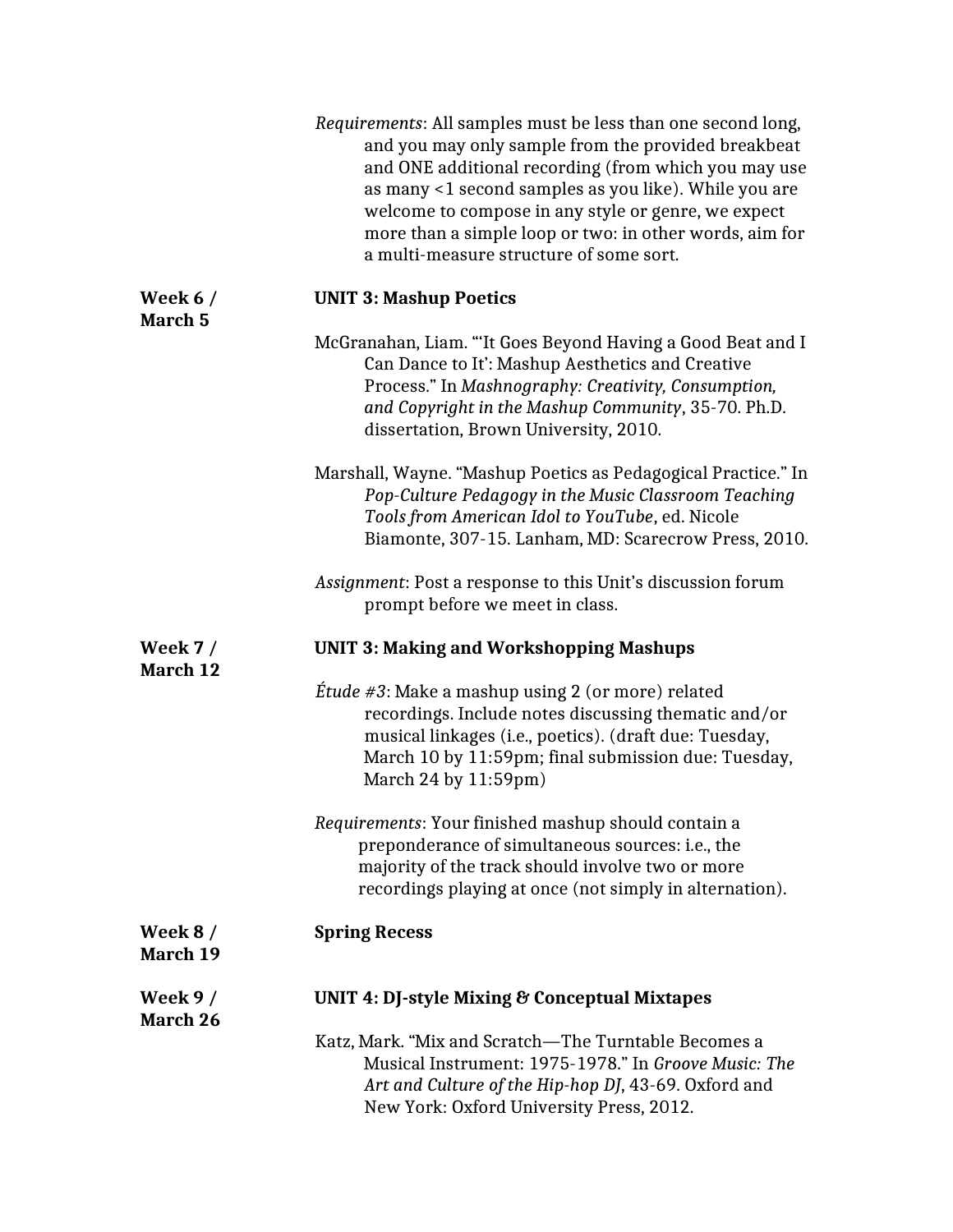|                             | Fikentscher, Kai. "There's Not a Problem I Can't Fix, 'Cause I<br>Can Do It in the Mix': On the Performative Technology of<br>12-Inch Vinyl." In Music and Technoculture, ed. René<br>Lysloff and Leslie C. Gay, 290-315. Middletown, CT:<br>Wesleyan University Press, 2003.                                                                                                                                            |
|-----------------------------|--------------------------------------------------------------------------------------------------------------------------------------------------------------------------------------------------------------------------------------------------------------------------------------------------------------------------------------------------------------------------------------------------------------------------|
|                             | Assignment: Post a response to this Unit's discussion forum<br>prompt before we meet in class.                                                                                                                                                                                                                                                                                                                           |
| <b>Week 10 /</b><br>April 2 | <b>UNIT 4: Making and Workshopping Mini-Mega-Mixes</b>                                                                                                                                                                                                                                                                                                                                                                   |
|                             | <i>Étude #4</i> : Produce a brief DJ-style mix guided by some logic of<br>musical, cultural, and/or historical connection between<br>the recordings involved. Make efforts to use blends,<br>cuts, and other edits/segues strategically. Include notes<br>explaining aesthetic choices and narrative (i.e., poetics).<br>(draft due: Tuesday, March 31 by 11:59pm; final<br>submission due: Tuesday, April 7 by 11:59pm) |
|                             | Requirements: While some amount of overlap/blending (and<br>therefore beat-matching) is expected—to differing<br>degrees depending on the style of DJing—a sequential<br>rather than simultaneous presentation should prevail.                                                                                                                                                                                           |
| <b>Week 11/</b><br>April 9  | <b>UNIT 5: Musical Supercuts in the Age of YouTube</b>                                                                                                                                                                                                                                                                                                                                                                   |
|                             | Jenkins, Henry. "If It Doesn't Spread, It's Dead."<br><http: 02="" 2009="" henryjenkins.org="" if_it_doesnt_spread<br="">_its_dead_p.html&gt;</http:>                                                                                                                                                                                                                                                                    |
|                             | Driscoll, Kevin. "Soulja Boy and Dance Crazes." In Spreadable<br>Media, ed. Jenkins, Ford, & Green. New York: NYU Press,<br>2013. <http: driscoll="" essays="" spreadablemedia.org=""></http:>                                                                                                                                                                                                                           |
|                             | Turner, David. "Inside Atlanta's Booming Hip-Hop Dance<br>Scene." MTV News, 23 March 2016.<br><http: 2798081="" inside-<br="" news="" www.mtv.com="">atlantas-booming-hip-hop-dance-scene/&gt;</http:>                                                                                                                                                                                                                   |
|                             | Assignment: Post a response to this Unit's discussion forum<br>prompt before we meet in class.                                                                                                                                                                                                                                                                                                                           |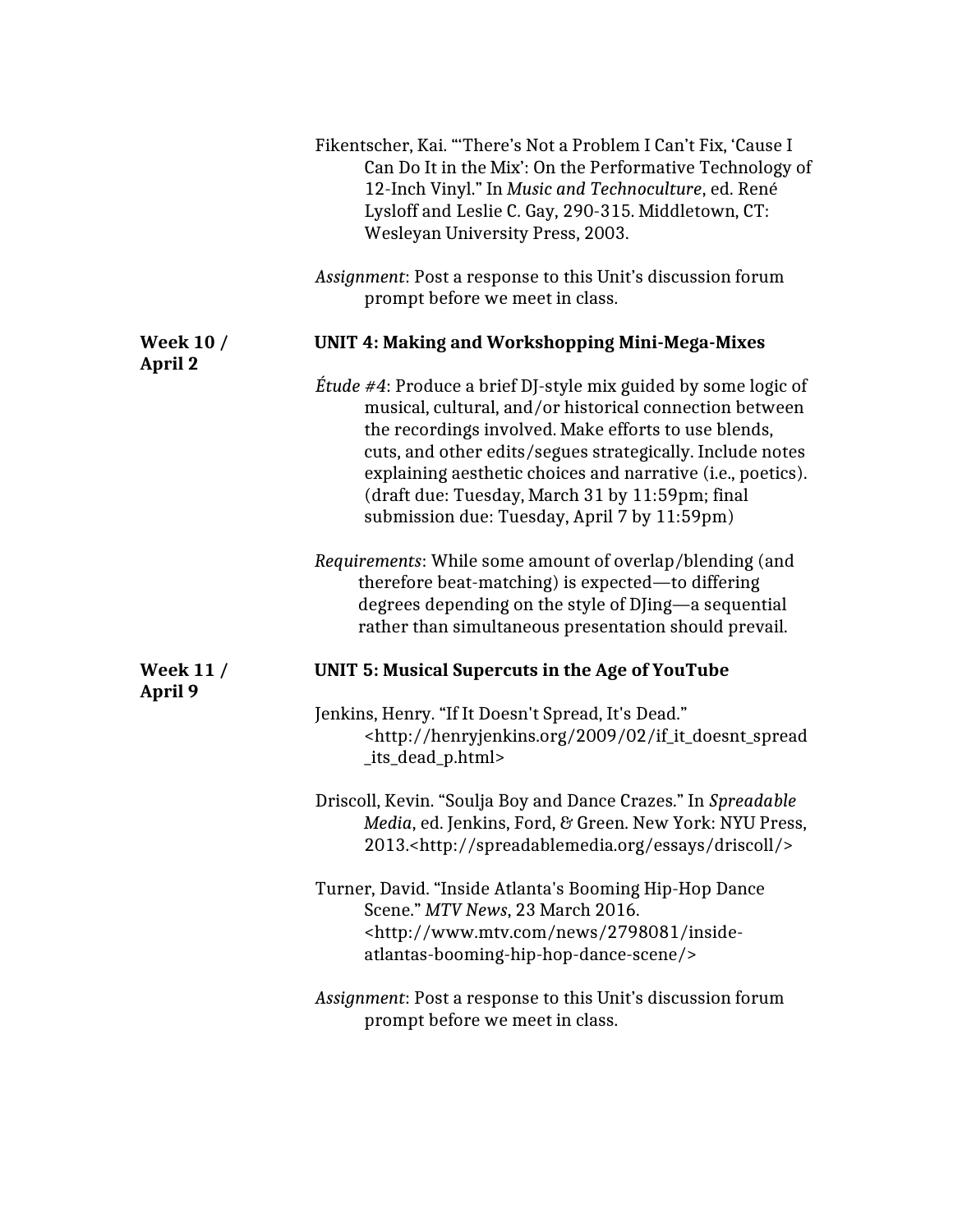| <b>Week 12 /</b><br>April 16 | <b>UNIT 5: Making and Workshopping Musical Supercuts</b>                                                                                                                                                                                                   |
|------------------------------|------------------------------------------------------------------------------------------------------------------------------------------------------------------------------------------------------------------------------------------------------------|
|                              | <i>Étude #5</i> : Create a YouTube-sourced supercut that provides a<br>survey of the "social life" of a particular song or dance.<br>(draft due: Tuesday, April 14 by 11:59pm; final<br>submission due: Tuesday, April 21 by 11:59pm)                      |
|                              | Requirements: Supercuts should include at least 6 different<br>video sources, and they should be "musical" insofar as<br>efforts are made to beat-match, harmonize, and<br>otherwise arrange clips so they progress in a musically-<br>entraining fashion. |
| <b>Week 13 /</b><br>April 23 | <b>UNIT 6: Podcast Era Sound Design</b>                                                                                                                                                                                                                    |
|                              | Mitchell, Jonathan. "Using Music." Transom.<br><http: ?p="40865" transom.org=""></http:>                                                                                                                                                                   |
|                              | Hudelson, Joshua. "Listening to Whisperers: Performance,<br>ASMR Community and Fetish on YouTube." Sounding<br>Out!, 10 December 2012.<br><https: 10="" 12="" 2012="" soundstudiesblog.com="" whisper-<br="">community</https:>                            |
|                              | Assignment: Post a response to this Unit's discussion forum<br>prompt before we meet in class.                                                                                                                                                             |
| <b>Week 14 /</b><br>April 30 | <b>UNIT 6: Making and Workshopping Podcasts</b>                                                                                                                                                                                                            |
|                              | Etude #6: Create a brief, sound-designed audio narrative<br>combining voices, music, and foley-style effects where<br>appropriate. (draft due: Tuesday, April 28 by 11:59pm;<br>final submission due: Tuesday, May 5 by 11:59pm)                           |
|                              | Requirements: While the shapes and subjects are wide open for<br>this one, all podcasts should feature some amount of<br>explicit sound design, subtle or conspicuous, involving<br>vocals (your own or someone else's), music, and effects.               |
| <b>Week 15 /</b>             | <b>UNIT 7: Final Projects: Choose Your Own Adventure</b>                                                                                                                                                                                                   |
| May 7                        | Building on our technomusicological toolkit, our final projects<br>are exercises in applying and exploring the possibilities.<br>You are encouraged to conceive of a technomusicological<br>form that we have not covered. Examples might include:         |